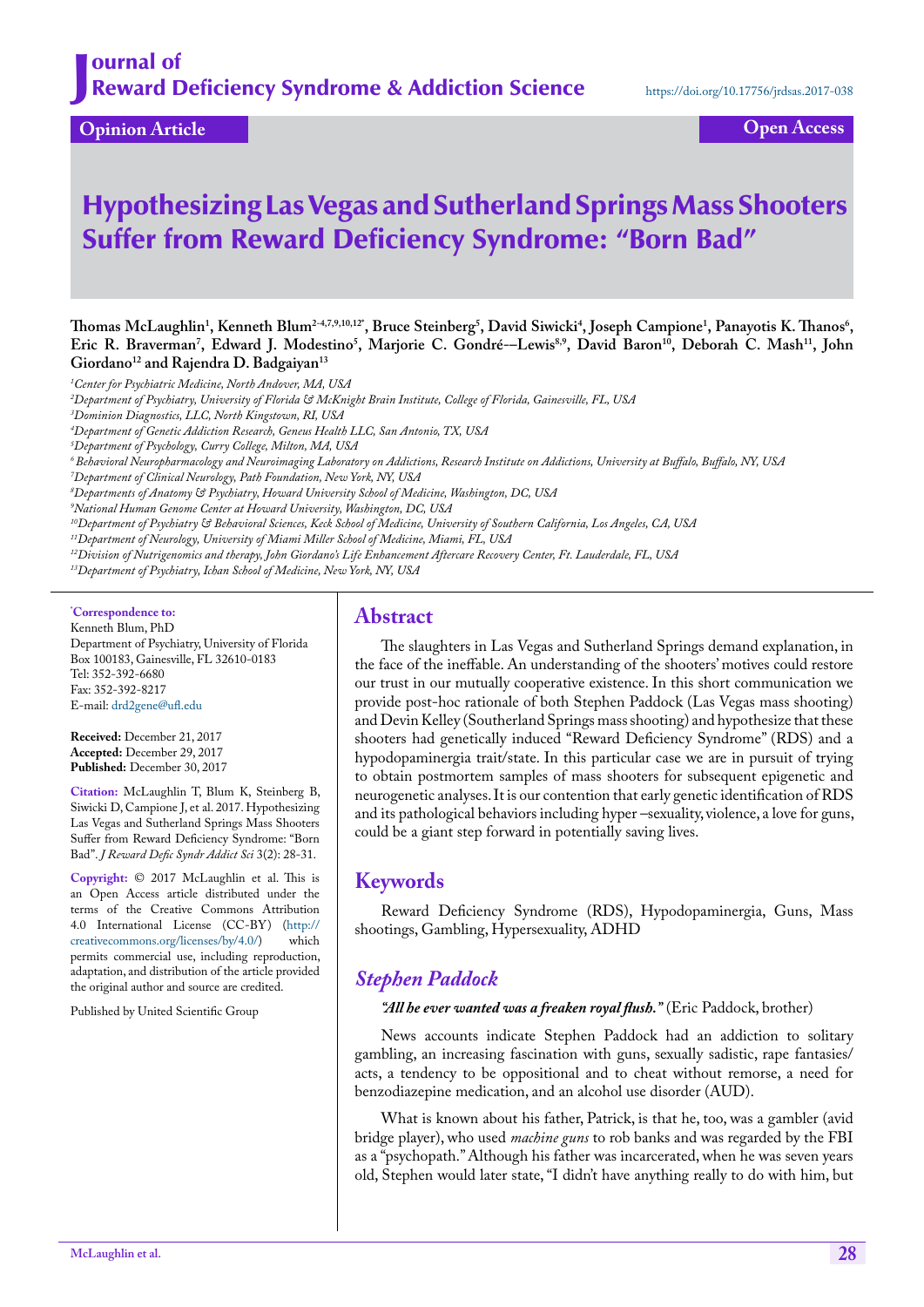the bad streak is in my blood. I was born bad."

As Stephen aged, his range of interests narrowed as he became more obsessed with gambling and guns. A blog by Steven Kotler [[1\]](#page-2-0) links firing a firearm to activation of brain dopamine. This release could have caused an addiction to using an assault rifle, releasing as it does the main, brain reward chemical, dopamine, at the rate of 100 milliseconds every firing round.

With the exception of his final acts, there is little evidence to support a lifelong diagnosis of Antisocial Personality Disorder, Psychopathy or Pathological Aggression. Nevertheless, the homicidal, calculating nature of his crime demands consideration of these diagnoses, especially, given his father's behavior and Stephen's supposition that he, too, had his father's traits.

Because of his heinous act, we posit the diagnoses of Antisocial Personality Disorder, in addition to Gambling Disorder, Socially Avoidant Personality Disorder, Sexual Sadism and Benzodiazepine Addiction to argue for a, primarily, genetic basis for his lifestyle and his motives [[2\]](#page-2-1). Reward Deficiency Syndrome (RDS), which we propose as an explanatory rubric, subsumes a variety of these and other diagnoses and is currently included as an abnormal psychological, genetically-based disorder in the SAGE Encyclopedia of Abnormal and Clinical Psychology) [\[3](#page-2-2)].

We hypothesize that Stephen Paddock had a genetically desensitized, brain reward circuit and, to keep overwhelming and malignant boredom at bay, as the sensitivity of his, critically important, dopamine D2 receptors faded with age (combined with his proposed endowment with low D2 receptors), nothing could alleviate his inner deadness, but the exciting prospect of a mass killing. As he had an escape plan, he anticipated notoriety, as, perhaps, another antidote to his

boredom. (One gambling addict described his boredom, prior to a gambling episode as "*Like a deafening silence"*).

This hypothesis is supported by the absence of ideological fanaticism as well as any history of Pathological Aggression, Psychosis, Major Affective Illness (Major Depression or Bipolar Disorder) or Post-Traumatic-Stress Disorder.

More recent news accounts of the arrest of, his brother, Bruce Paddock, on child pornography charges also support the genetic basis of these behaviors, since "Hyper-Sexuality" as behavioral addiction, is also included under "Reward Deficiency Syndrome".

## **Reward Deficiency Syndrome Links [\(see](#page-1-0)  [Table 1](#page-1-0))**

Pastwa-Wojciechowska [[4\]](#page-2-3) noted that incarcerated men with the diagnosis of pathological gambling could be characterized by psychopathic personality disorders, alcohol problems and criminality. Moon et al. [\[5](#page-3-0)] reported Antisocial-Impulsive (AI) Gamblers have high rates of impulsivity and risk-taking. Moreover, Blaszczcynski et al. [\[6](#page-3-1)] found that pathological gamblers seek stimulation as a means of reducing aversive, under-aroused states of boredom. In addition, the fact that Paddock's game of choice was "Video Poker," which suggests a solitary loner quality, possibly, linked to Schizoid-Avoidant behavior, which has been associated with the A1 allele of the DRD2 gene and its concomitant, 30-40% reduction in D2 receptor number [\[7](#page-3-2)]. Without genetic information, the Unabomber, Theodore Kaczynski, was considered to have Schizoid Personality Disorder, with bearers of this diagnosis evidencing social detachment and a preference for solitary activities [\[8](#page-3-3)].

<span id="page-1-0"></span>

| <b>Addictive Behaviors</b>                   |                                             | <b>Impulsive Behaviors</b>         |                                                             | <b>Obsessive Compulsive</b><br><b>Behaviors</b> | Personality<br><b>Disorders</b> |
|----------------------------------------------|---------------------------------------------|------------------------------------|-------------------------------------------------------------|-------------------------------------------------|---------------------------------|
| <b>Substance Related</b>                     | <b>Non Substance Related</b>                | <b>Spectrum Disorders</b>          | <b>Disruptive Impulsive</b>                                 |                                                 |                                 |
| Alcohol<br>Cannabis                          | Thrill-seeking (novelty)                    | Attention-deficit<br>Hyperactivity | Anti-social                                                 | Body<br>Dysmorphic                              | Paranoid                        |
|                                              | Sexual<br>Sadism                            | Tourette's and Tic<br>Syndrome     | Conduct                                                     | Hoarding                                        | Schizoid                        |
| Opioids                                      | Sexual<br>Masochism                         | Autism                             | Pathological Aggression                                     | Trichotillomania<br>(hair pulling)              | Borderline                      |
| Sedatives/<br><b>Hypnotics</b><br>Stimulants | Hyper-sexuality<br>Pornography<br>Addiction |                                    | Oppositional Defiant<br>Exhibitionistic                     | Excoriation<br>(skin picking)                   | Schizotypal<br>Histrionic       |
|                                              | Gambling                                    |                                    |                                                             | Non-Suicidal Self Injury                        |                                 |
| Tobacco                                      | Internet<br>Gaming                          |                                    |                                                             |                                                 | Narcissistic                    |
| Glucose                                      |                                             |                                    |                                                             |                                                 | Avoidant                        |
| Food                                         |                                             |                                    | Modified for<br>DSM-V, according to Blum et al.<br>1996 [9] |                                                 | Dependent                       |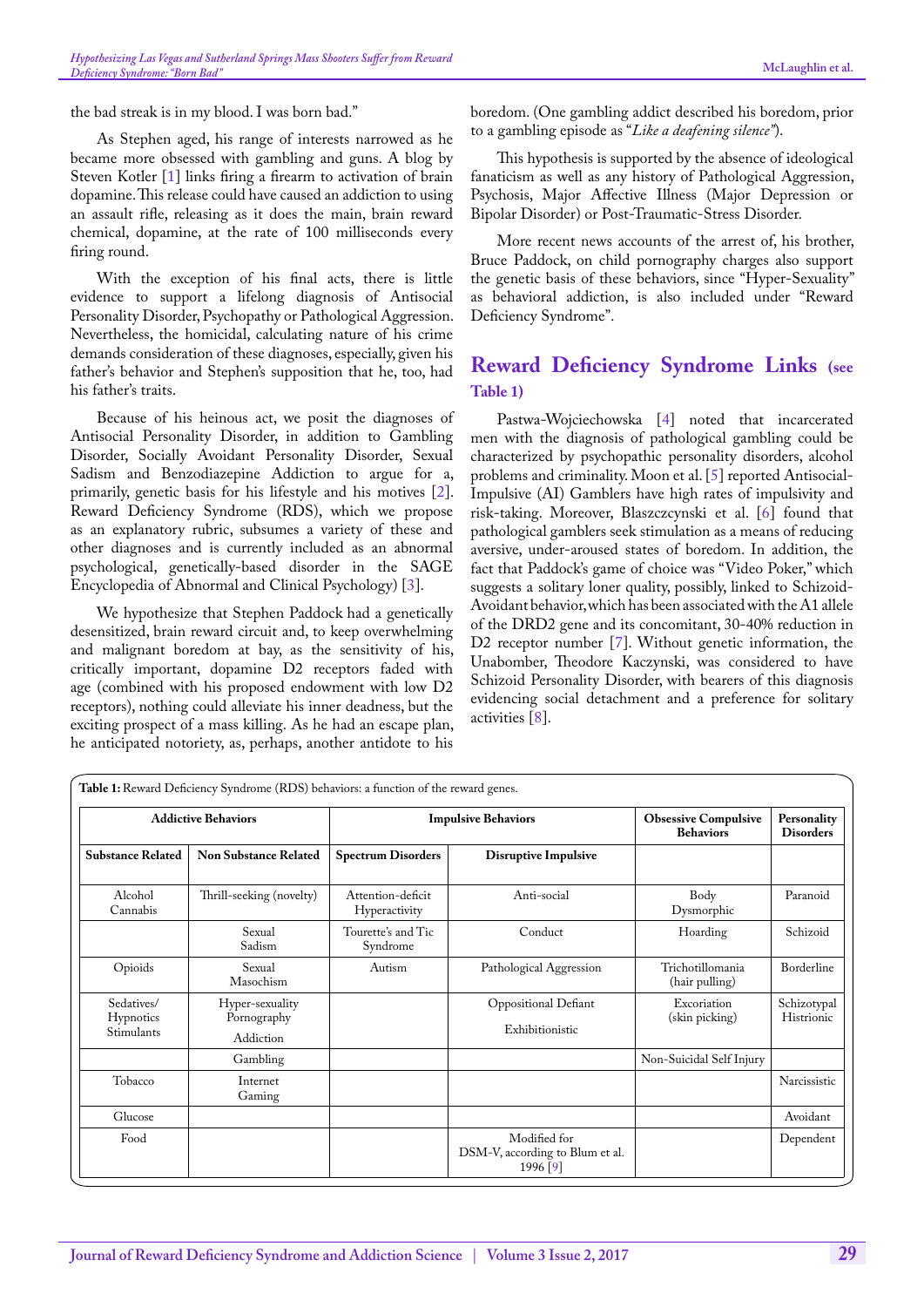#### **Summary**

Absent other psychiatric diagnosis, we hypothesize that Stephen Paddock's severe Gambling Addiction, (where, statistically, the House always wins), Social Isolation, Sexual Sadism, Antisocial/Psychopathic and Oppositional traits, and reliance on Benzodiazepines/Alcohol, are most economically accounted for by the neuro-genetic rubric, RDS. Reports he planned to escape the carnage suggest some fantasized, (exciting) notoriety. Finally, his self-described awareness that he was "born bad" (alluding to his father's psychopathy) underscores what might be called, the "ego-alien" ("not my true self") nature of his symptoms. The missing piece or hole in Paddock could, indeed, be a desensitized brain reward circuit.

#### *Devin Kelley*

News accounts indicate the Sutherland Springs shooter, Devin Kelley, graduated high school. He had been diagnosed with ADHD, with grades ranging from low B to C. During his school years, he was suspended seven times for drug use, insubordination, and making profane gestures or language. (The latter, copropraxia and coprolalia, are motor and vocal tics, respectively, and are consistent with a diagnosis of (possible) Tourette's Syndrome).

After marrying, he was charged with assaulting his wife and fracturing his toddler step-son's skull, repeatedly striking, kicking and choking his wife, just months into their marriage. He was observed punching a dog near its head and neck and dragging it away. Reportedly, he bought dogs and other animals and used them for "target practice." (Reportedly, the Boston Strangler, shot arrows through dogs and cats he trapped as a child and the Columbine shooters mutilated animals for fun).

Such Animal Abuse is consistent with the diagnosis of Conduct Disorder, a precursor to a diagnosis of Anti-Social Personality Disorder (ASPD). In addition, Inter Partner Violence (IPV) is more common in men with ASPD. Moreover, young adult males with ADHD are more likely to engage in partner-directed aggression, with the risk greater among young adult males with *childhood* ADHD. (Approximately 25% of adults with ADHD in childhood meet diagnostic criteria for ASPD disorder.

Kelley's record of cruelty to animals and intimate partner violence are consistent with diagnoses of Conduct disorder and, probably, ASPD.

#### **Summary**

The co-occurrence of ADHD, possible Tourette's, Animal Cruelty, Inter Partner Violence, reported Sexual Sadism (rape), early drug use, and "insubordination" (Oppositional Defiant Disorder) can be most readily accounted for by the diagnostic rubric, "Reward Deficiency Syndrome." This syndrome has well-established, neuro-genetic evidence, indicating that over 110 million Americans have an inherited genetic change, markedly reducing the density of the brain's main reward receptor, the dopamine D2 receptor.

Nine other reward circuit, genetic polymorphisms (anomalies) have been identified, to date. The inheritance of any of these, in addition to the D2 receptor anomaly, further reduces the Reward Systems' sensitivity, allowing the emergence of more primitive drives and urges into consciousness. With this stated our hypothesis must be tested by direct analysis of brain tissue from not only these two cases but other mass shooters as well. Our group is actively pursuing thus novel opportunity.

It is our contention that early genetic identification of RDS and its pathological behaviors including hyper –sexuality [[10\]](#page-3-5), even in children [[11\]](#page-3-6), could be a giant step forward in potentially saving lives.

### **Acknowledgements**

The authors appreciate the edits by Margaret A. Madigan and the support of Mary Hauser of Dominion Diagnostics -, LLC.

## **Conflict of Interest**

The authors declare no conflicts of interest.

## **Contribution of Authors**

The original concept was developed by TM and KB. The original draft was provided by TM and KB. The entire paper was carefully vetted by BS, DS, JC, JG, DM, PKT, RDB, ERB EJM, MCGL, DB, and approved.

## **Funding**

Drs. Kenneth Blum and Eric R. Braverman are recipients of a grant awarded to PATH Foundation NY from the Life Extension Foundation, Ft Lauderdale, Florida. The work of Dr. Badgaiyan was partially supported by the National Institutes of Health grants 1R01NS073884 and 1R21MH073624. Dr. Marjorie C., [Gondré-](https://www.ncbi.nlm.nih.gov/pubmed/?term=Gondr%C3%A9-Lewis%20MC%5BAuthor%5D&cauthor=true&cauthor_uid=28965318)–Lewis is the recipient of [R01 AA021262/AA/NIAAA NIH HHS/United](https://www.ncbi.nlm.nih.gov/pubmed/?term=Blum+K+and+Gondre+-Lewis+M)  [States](https://www.ncbi.nlm.nih.gov/pubmed/?term=Blum+K+and+Gondre+-Lewis+M). Drs. Blum and [Gondré-–](https://www.ncbi.nlm.nih.gov/pubmed/?term=Gondr%C3%A9-Lewis%20MC%5BAuthor%5D&cauthor=true&cauthor_uid=28965318)Lewis are the recipients of [R41 MD012318/MD/NIMHD NIH HHS/United States](https://www.ncbi.nlm.nih.gov/pubmed/?term=Blum+K+and+Gondre+-Lewis+M). Panayotis Thanos is the recipient of R01HD70888-01A1.

#### **References**

- <span id="page-2-0"></span>1. Kotler S. 2012. Addicted to Bang: The Neuroscience of the Gun. Forbes. Forbes Magazine.
- <span id="page-2-1"></span>2. [Blum K, Wood RC, Braverman ER, Chen TJ, Sheridan PJ. 1995. The](https://www.ncbi.nlm.nih.gov/pubmed/7649500)  [D2 dopamine receptor gene as a predictor of compulsive disease: Bayes'](https://www.ncbi.nlm.nih.gov/pubmed/7649500)  theorem. *Funct Neurol* [10\(1\): 37-44.](https://www.ncbi.nlm.nih.gov/pubmed/7649500)
- <span id="page-2-2"></span>3. [Blum K. 2017. Reward Deficiency Syndrome. In: Wenzel A \(ed\)](https://us.sagepub.com/en-us/nam/the-sage-encyclopedia-of-abnormal-and-clinical-psychology/book243472)  [SAGE Encyclopedia of Abnormal and Clinical Psychology, SAGE](https://us.sagepub.com/en-us/nam/the-sage-encyclopedia-of-abnormal-and-clinical-psychology/book243472)  [Publications, Inc., Thousand Oaks, CA, USA. 6: 2887-2891.](https://us.sagepub.com/en-us/nam/the-sage-encyclopedia-of-abnormal-and-clinical-psychology/book243472)
- <span id="page-2-3"></span>Pastwa-Wojciechowska B. 2011. The relationship of pathological [gambling to criminality behavior in a sample of Polish male offenders.](https://www.ncbi.nlm.nih.gov/pmc/articles/PMC3539486/)  *Med Sci Monit* [17\(11\): CR669-675.](https://www.ncbi.nlm.nih.gov/pmc/articles/PMC3539486/) [https://doi.org/10.12659/](https://doi.org/10.12659/MSM.882054) [MSM.882054](https://doi.org/10.12659/MSM.882054)